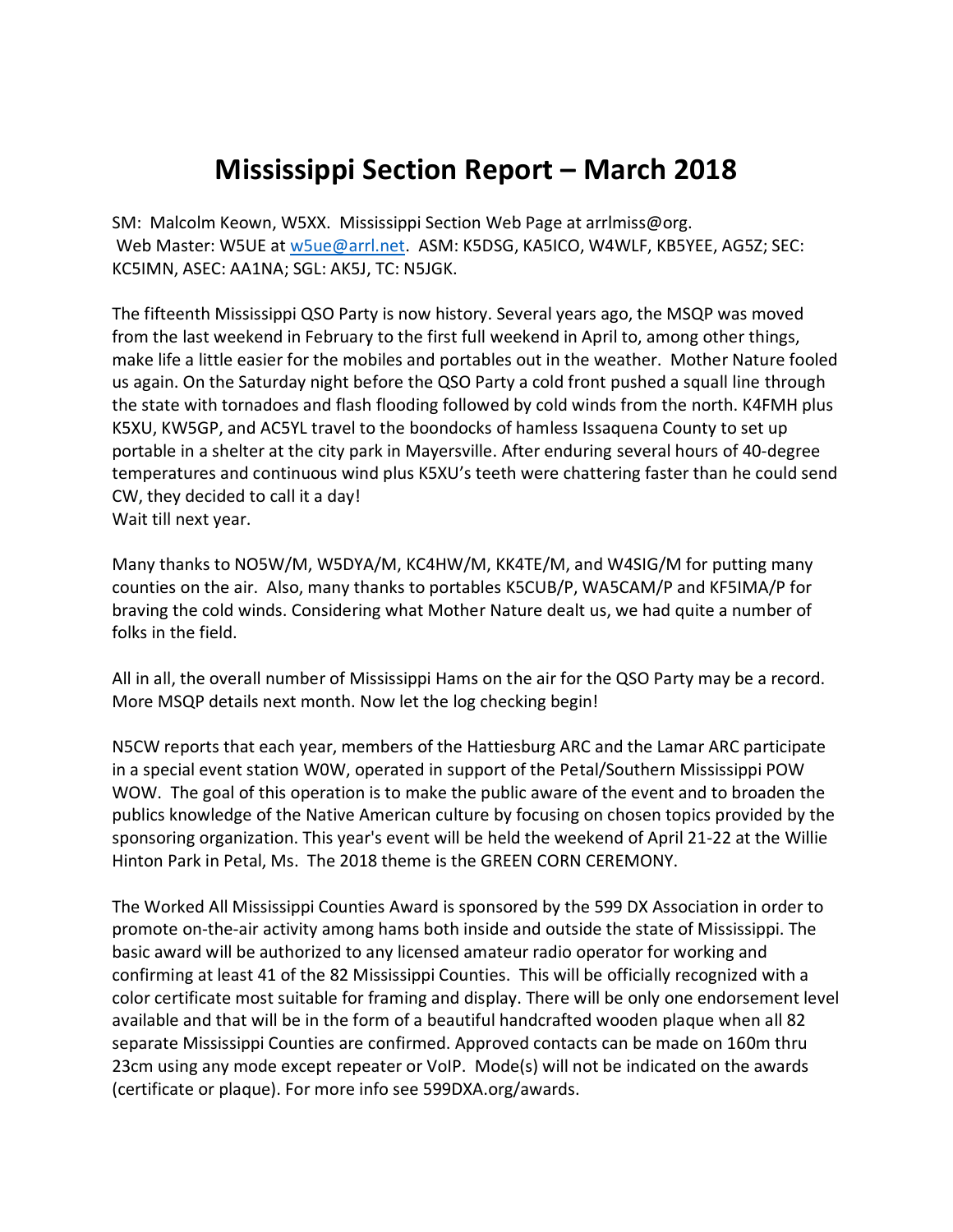K5OLV reports that the Olive Branch ARC made a substantial contribution to the St. Jude's Children's Research Hospital in Memory of KD5CKP.

Prentiss County EC WX5N advises that when the Tishomingo ARES's repeater on Woodall Mountain was struck by lightning, members of the Prentiss County ARES came to the rescue by operating as NCS mobile from the top of the mountain during the Tishomingo ARES Nets.

EC KB5SZJ notes that ARES Members will soon be revamping the radios at the Lauderdale County EOC, and hopefully, correcting several communications issues so that they can provide a better service to the eastern counties.

Adams County EC N5KDA reports that the Bluff City ARC raffled off a shotgun with great results. With some money in the bank the club is on the road to becoming rejuvenated.

Franklin County EC AD7KJ notes that the Southwest Mississippi ARC worked the Mississippi. QSO party with club call W5WQ on Saturday the 7th of April 9AM to 9PM with.members from Lincoln, Walthall, Franklin, Amite, and Pike Counties.

Lee County EC WA5TEF visited the NWS Memphis Ham Station and antenna farm on March 24 and to plan a test for March 28 to communicate from Memphis to Tupelo during inclement weather. On March 28, the first attempt was made on 3.862 and 7.268 MHz with marginal success; 7 local hams participate in this test. Another test is set for early April.

Welcome to the following new Hams in Mississippi in March: KG5YSW, Jonathan – Columbia; KG5YTH, Gary – Lucedale. KG5YTV, Michael – Oxford; KG5YVH, Jeffrey – Southaven; KG5YVI, Roy – Scobey; KG5YZW, Nancy – Vicksburg; KG5YZT, Willie – Vicksburg; KG5YZU, Ted – Vicksburg; KG5YZV, Rodney – Vicksburg; KG5YZX, Rex – Vicksburg; and KG5YZY, Earle – Vicksburg.

And, welcome to the following new ARRL Members in March: KG5AVJ, Russell – Southaven; KG5IXV, Dennis – Conehatta; WC5J, Mike – Vicksburg; KE5NBD, Tommie – Hernando; KG5QAY, Larry – Columbia; KE5QHV, Betty – Gulfport; WA5RAF, Jerry – Nettleton; KD5UVV, Dale – Picayune; K5VSD, Jimmy – New Albany; KG5WJM, Roger – Bay Springs; KG5YSW, Jonathan – Columbia; KG5YTV, Michael – Oxford; KG5YVH, Jeffrey – Southaven; KG5YVI, Roy – Scobey; KG5YEE, Jennifer – Vicksburg; KG5YTH, Gary – Lucedale; KG5YZT, Willie – Vicksburg; KG5YZU, Ted – Vicksburg; KG5YZV, Rodney – Vicksburg; KG5YZW, Nancy – Vicksburg; KG5YZX, Rex – Vicksburg; and KG5YZY, Earle – Vicksburg.

As of March 31, ARRL Membership in Mississippi was 1,029 down 2 from the last report on February 28.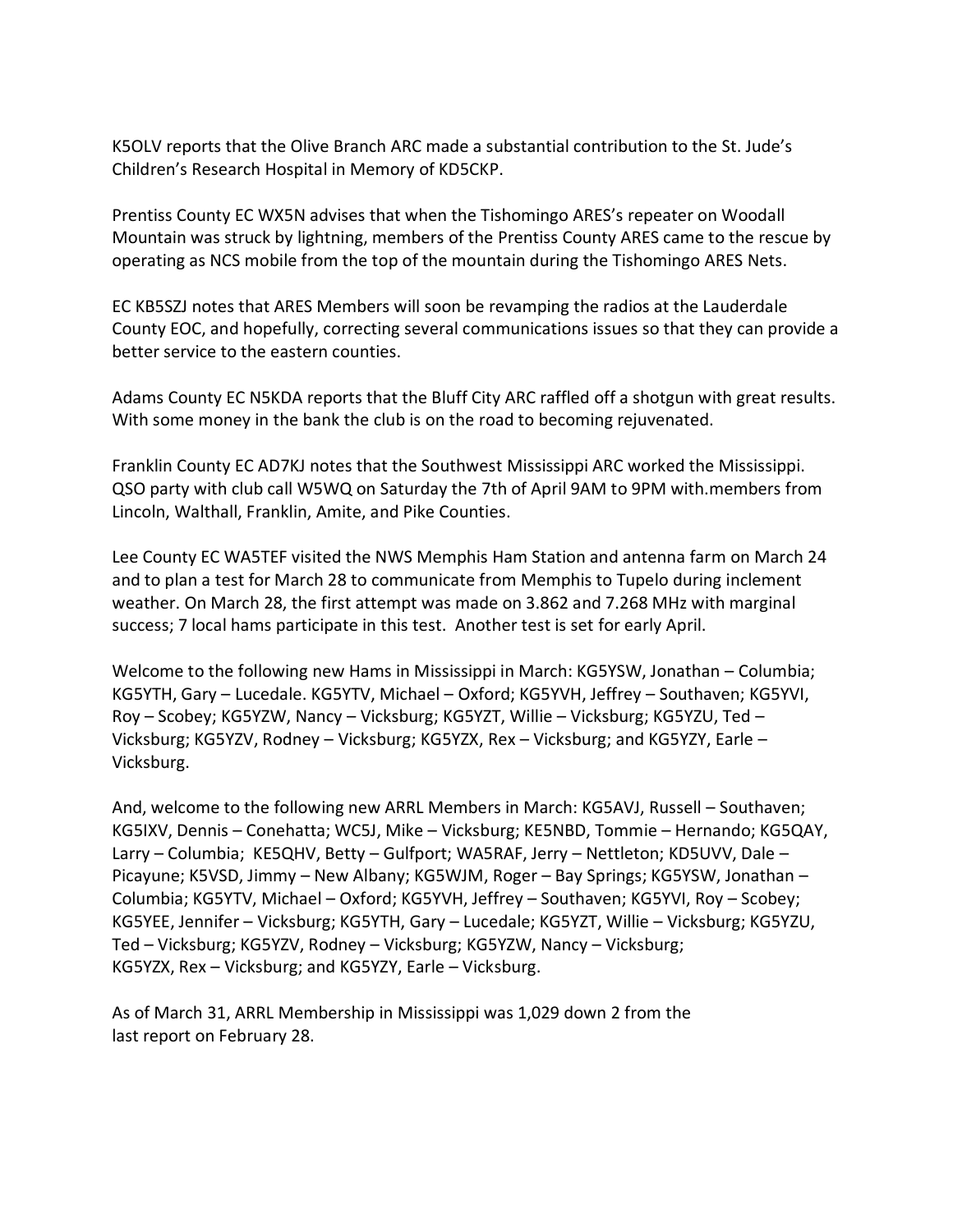Congratulations to the following on their upgrades in March: KG5AAB, William – Brookhaven; KD5DHR, Jerry – Vicksburg; KG5OVK, Dujwanice – Biloxi; KG5OVR, Dru – Vicksburg; KF5RDR, Dan – Byhalia; and KG5VXY, Michael – Gautier.

SEC/DEC Reports for March 2018: KC5IMN (SEC), KC5IIW (EC MS), AF5PO (NE MS), N5ZNT (SW MS), and KB0ZTX (NW MS).

EC Reports for March 2018: N5ARM (AEC)(Lamar), KG5AVT (AEC)(Rankin), KE5BSB (Itawamba), KF7DLW (Forrest), AE5FK (Walthall), KA5ICO (Chickasaw), KC5IIW (Scott), KF5IMA (Lafayette), N5KDA (Adams), AD7KJ (Franklin), WX5N (Prentiss), KD5NDU (AEC)(Yalobusha), AF5NG (Marion), AF5PO (Tishomingo), AA5SG (Jones/Wayne), KB5SZJ (Lauderdale), AE5SK (AEC) Copiah/Hinds/Madison), WA5TEF (Lee), KF5UJD (AEC) Stone, KF5WVJ (DeSoto), N5ZNT (Lincoln/Wilkinson), and KB0ZTX (Marshall).

Club Newsletter/Reports (Editor): Meridian ARC Spark Gap (W5MAV).

Regret to report the passing of WD5DX of Meridian.

HF Net Reports - sessions/QNI/QTC (Net Manager)

Hattiesburg ARC 10M Net 4/28/0 (KD5XG)

Magnolia Section Net 31/1158/0 (KA5ICO)

MS Baptist Hams Net 4/17/0 (WF5F)

MSPN 31/2633/19 (W5JGW)

VHF Net Reports - sessions/QNI/QTC (Net Manager)

Adams County ARES 4/65/0 (N5KDA)

Booneville and Prentiss County Weekly Net 4/61/0 (WX5N)

Capital Area Emergency Net 4/46/0 (K5XU)

DeSoto County Emergency Training and Information Net 4/86/0 (KF5WVJ)

Forrest/Perry Counties ARES 2/22/1 (KF7DLW)

Hattiesburg ARC 2M Net 5/85/4 (KD5XG)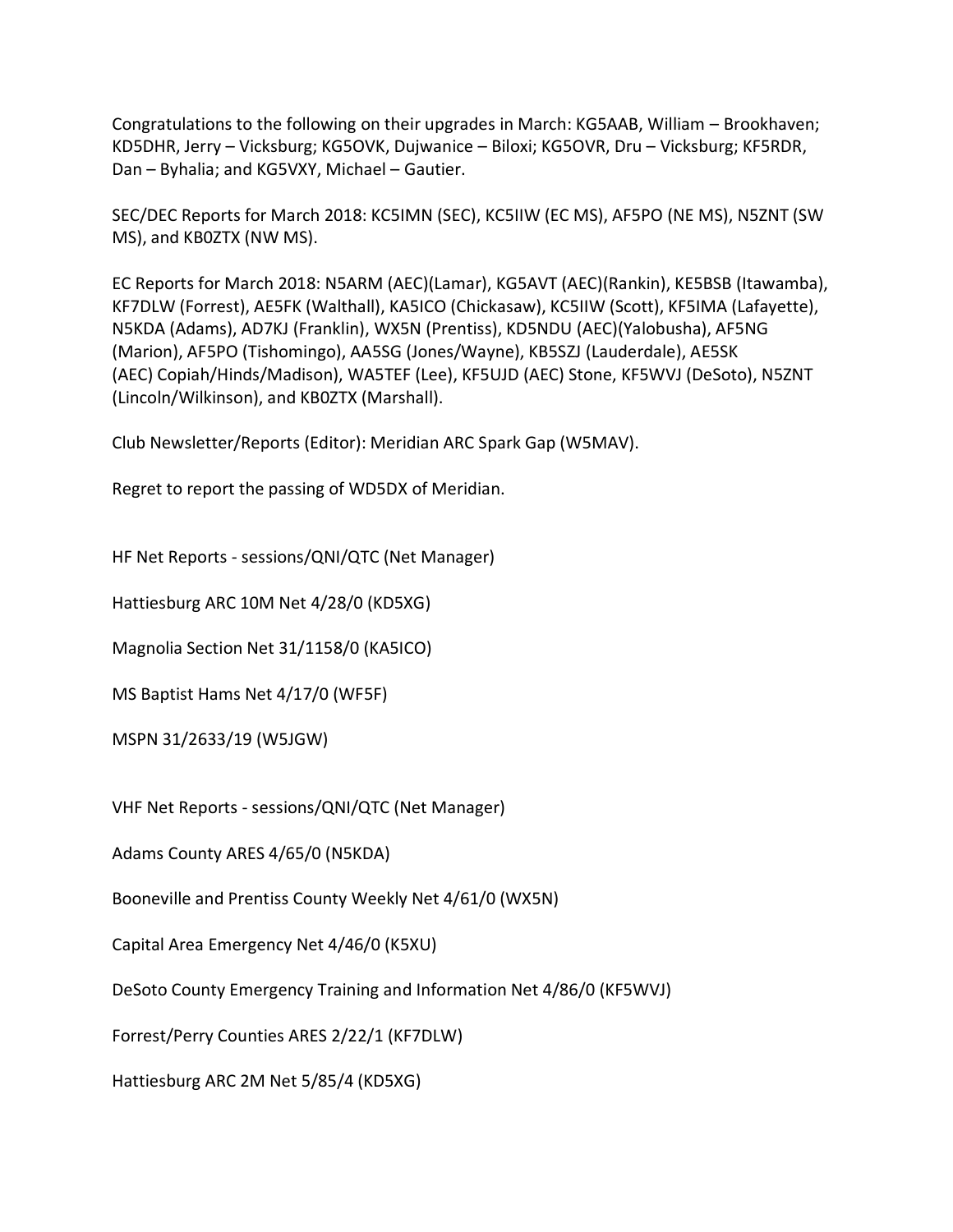Itawamba County ARES Net 6/76/0 (KE5BSB) two Skywarn activations

K5TAL – American Legion Net 4/48/0 (KA5DON)

Lowndes County ARC Net 4/60/0 (KF5AZ)

Madison County ARES 5/32/2 (W5DIX)

Marion County ARES Net 4/36/0 (AF5NG)

Marshall County ARES – meets with Desoto County – (KB0ZTX)

MDXA Net 4/33/0 (N5GD)

Meridian Area Emergency Net 4/36/0 (KB5SZJ and KF5ETN)

Metro Jackson ARES Net 4/28/0 (AE5SK)

Mississippi Coast ARA 4/61/0 (N5AHM)

MSU ARC 4/69/0 (N5OMK)

Northeast Mississippi Skywarn Net 4/66/0 (WA5TEF) one Skywarn activation

Olive Branch ARC 17/84/0 (K5OLV)

Panola County ARC 1/6/0 (KA5NOM)

Rankin County ARES Net 5/65/0 (KG5AVT)

Scott County ARES Training Net 4/31/0 (KC5IIW)

Scott County ARES Simplex Net 3/6/0 (KC5IIW)

Scott County Sky Warn 1/4/0 (KC5IIW)

South Central MS ARES Net 4/102/0 (AA5SG)

Southwest MS ARES Team 4/17/0 (N5ZNT)

Stone County ARES 4/44/0 KF5UJD

Sundancer Solar ARES Net 4/50/0 (KA5ICO)